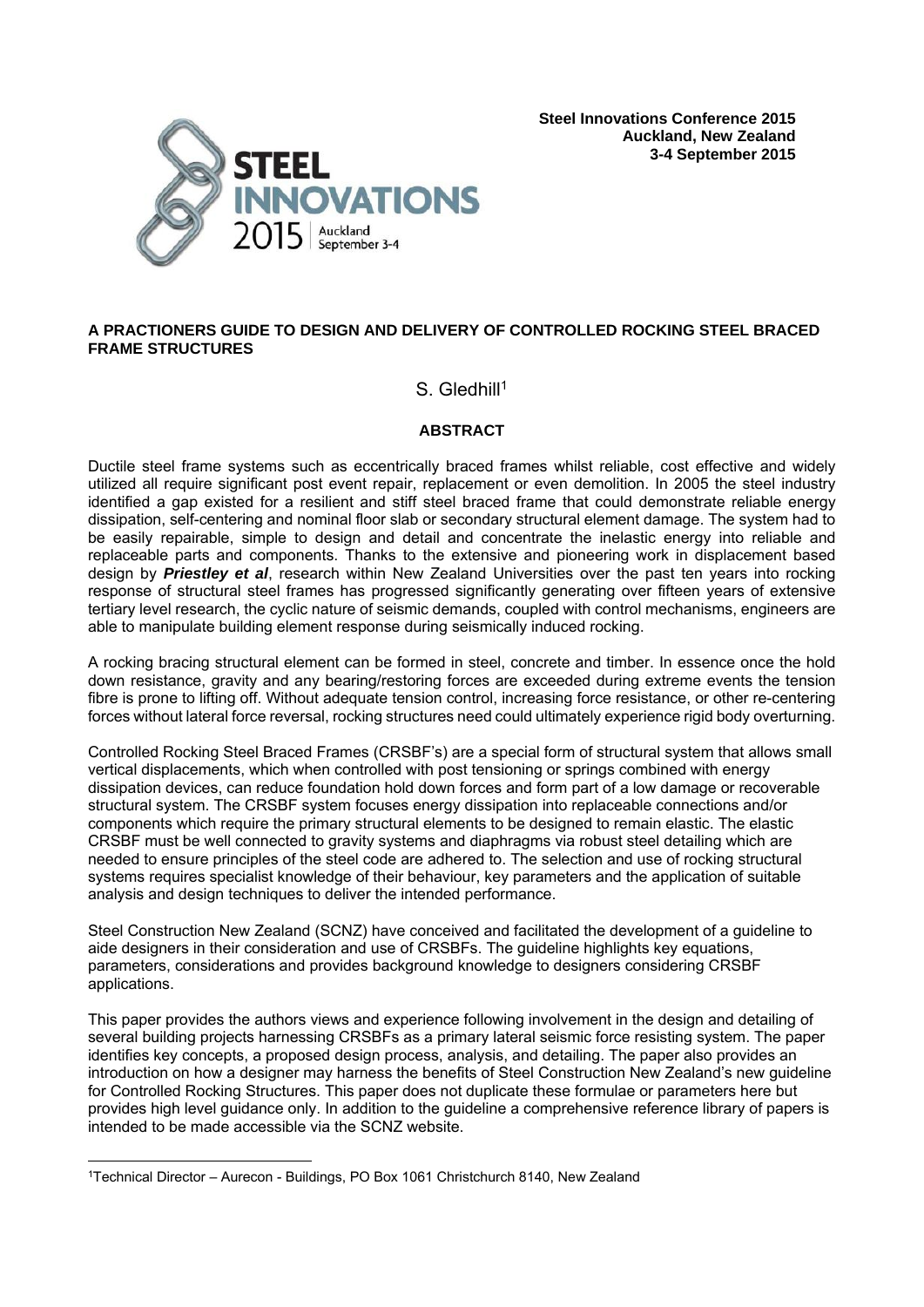### **1.0 Introduction**

In 2015, building developers expect structural engineers to present the latest research and developments in their design options, whilst complying with all current design standards. In New Zealand, a structural solution is always expected to be economic. This expectation can limit consideration of low damage design due to the cost of implementing available technology.

Modern structures are more rigorously designed, and in the more seismically active areas of New Zealand, to higher levels of lateral acceleration than were previously required by previous historic versions of loading standards. However compliance with strength and displacement requirements of our standards may not necessarily address or limit control of 'damage'. Modern designers consider and choose appropriate levels of ductility for their designs, but this approach inevitability results in high damage in primary structural members such as columns, beam/column joints of moment frames and active links within eccentrically braced frames.

These high ductility systems when well detailed are undoubtedly capable of surviving a big event and dissipate seismic energy via damage predetermined structural hinge zones. Although this damage may not lead to system instability or failure, the resulting structural damage from significant earthquakes will require significant repair or as seen in Christchurch after the 2011 earthquake leave properties untenable and requiring demolition. Damaged elements within such frames will require significant repair, replacement. Demolition.

It has been a well-documented trend over the last ten years for leading researchers at University of Canterbury (UoC) and University of Auckland (UoA) to consider and explore the various benefits a 'low damage design' philosophy and structural design process, and its application to numerous forms of technology. This trend and subsequent application post event has helped expand the New Zealand's engineering knowledge and grow our property industry. In the USA, concurrent researchers and industry practioners have joined forces to establish the Resilience Council, and have created guidelines for Resilience such as REDi a resilience rating system as well as developing various tools for assessing the relative performance of structural systems in achieving resiliency objectives.

Following Christchurch events, perception and expectations have now changed with New Zealand's property clients recognizing actual building performance will always result in the need to plan post event recovery following large seismic events. Consideration of new low damage systems have resulted in some owners seeking levels of resilience beyond code through the application of new seismic technologies.

New Zealand building owners have learnt from the Canterbury experience, and now understand that even code compliant 'modern' buildings may not equate to being useable following a large seismic event. It's likely that even modern buildings will require façade repair, ceilings and fitout repair and potential primary structural repairs. The industry has learnt that structural damage needs to be planned for in design, controlled and limited, to ensure a building can remain useable after a large earthquake.

While numerous technologies have been explored to reduce building damage and solutions have been presented to consulting engineers, a prevalent market perception is still that these solutions are neither elegant nor cost effective to implement. The building industry perceives low damage means all of building resilience which is not correct with significant multi-disciplinary effort. A low damage structure is not a resilient building, and engineers need to improve communication with their clients.

A gap exists between what structural engineers call low damage design and what clients understand and perceive this to mean. Engineers understand that low damage systems simply mean a "recoverable structural system", hopefully with low drifts and damage located in easily replaceable and repairable parts and components. To date only a small number of steel structures in New Zealand have been designed and detailed to achieve a low structural damage philosophy. These modern structures present a halfway house between resilient buildings (seismically isolated) and code compliant buildings that only consider life safety at Ultimate limit state (ULS) event levels of seismicity.

To provide low damage recoverable structural systems using steel framed construction, the solution structural engineers are seeking is a simple semi-rigid beam column jointing system that is cost effective to fabricate and install, ensures stability, controls hinging, limits building drifts and most importantly limits primary structural damage. These systems would ideally also control and limit forces on other primary structural elements and supporting foundations, be self-centering and have minimal post event residual displacements.

Controlled Rocking steel braced frames (CRSBF's) is the steel industries solution for this need.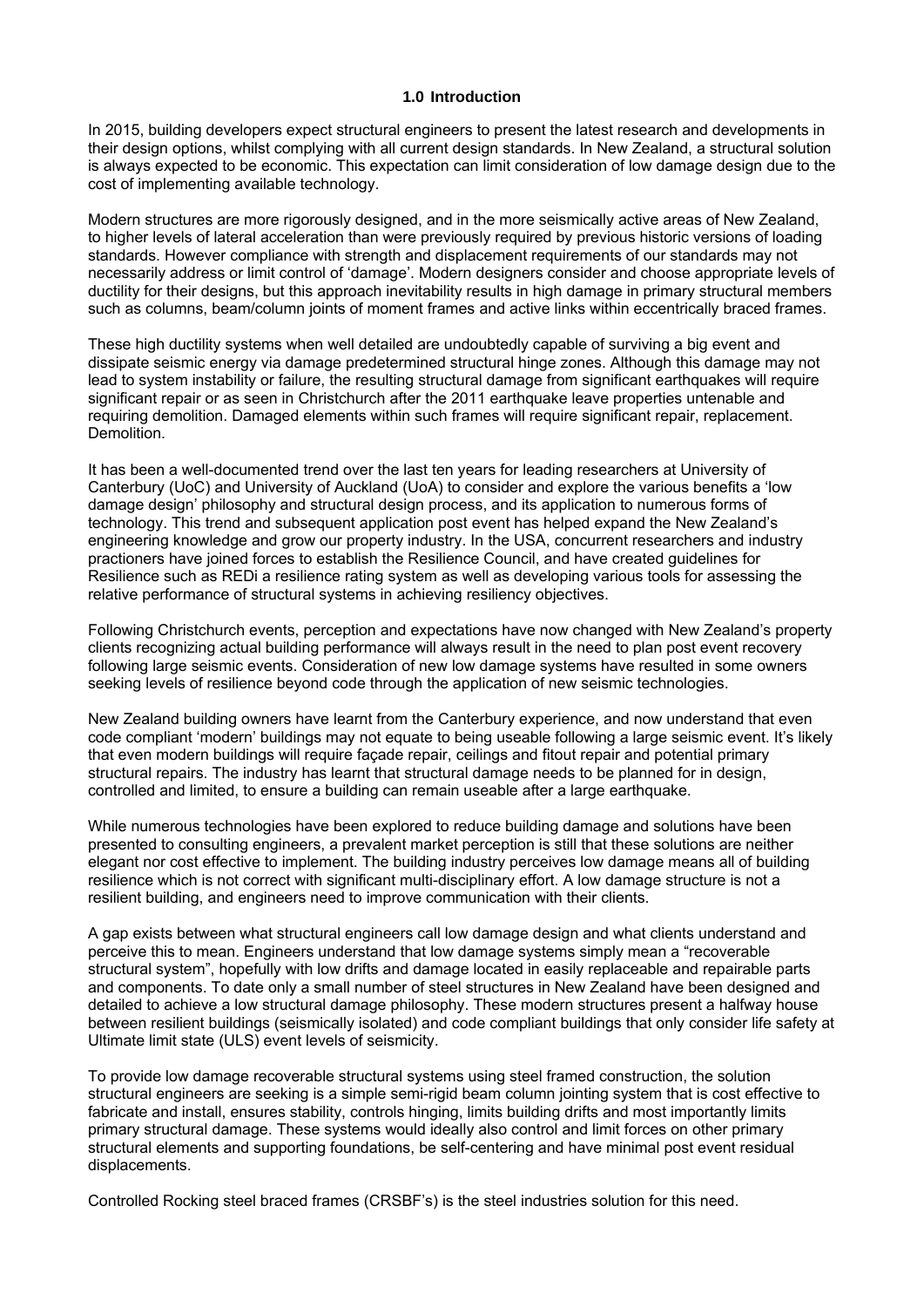Leadership by SCNZ has enabled practicing engineers, researchers and experts to collaborate and develop a solution for controlling seismic damage in steel framed buildings. The technology is now economic and viable and if detailed will achieve the recoverable structure objectives of low damage.

The Controlled Rocking Steel Braced Frame (CRSBF's) Design Guideline is a Steel Construction New Zealand (SCNZ) and industry sponsored document, created to enable experienced structural engineers to consider and harness the potential benefits of this type of this alternative structural system. The guideline was developed to enable the practicing structural engineer's access CRSBFs, relevant and current research, and design considerations for the use of the technology. The guideline provides designers with general guidance on its application, limitations and key considerations.

This paper does not duplicate key formulae or parameters herein but provides high level guidance only. In addition to the guideline a comprehensive reference library of papers which will be accessible via the SCNZ website. The guideline provides two worked preliminary design examples, relating to a load bearing and a non-load bearing CRSBFs. The design examples will aid designers in their preliminary design to achieve frame sizes and consider the appropriate design affects.

# **2.0 CRSBF Concepts**

This section summarizes key concepts of the CRSBF guideline, important design considerations including; establishing a client understanding of seismic performance brief criteria, determining when to use CRSBF's, CRSBF behaviour, key performance considerations and damage performance of CRSBFs. More detail and reference material can be found in Design Guideline for Rocking Steel Braced Frames, SCNZ' report 110; 2015.

### **Client brief -Establishing seismic performance criteria**

Critical to the development of any building concept design is to establish performance expectations with the building owner/occupants. These key parameters outline how a code compliant building is intended to perform during serviceability and ultimate limit state seismic response. Designers can either adopt a code minimum compliant approach or set other levels of resilience beyond code that relate to a specific owner's operational continuity expectations.

This data should be located within the design philosophy section of the structural engineer's features report, for every building design. This table should clearly convey conceptual information in relation to performance to aide building owner and/or tenants develop a deeper understanding of the benefits of each structural concept. As an example Table 1 below identifies expected seismic performance of a normal, non-rocking building during various return period seismic events. In comparison, Table 2 below outlines criteria that may be considered for a code compliant CRSBF building, that *does not* have any specific low damage objectives. The table outlines the intent of the CRSBF behavior in response to different levels of seismicity.

If specific low damage design objectives are required it's important to express whether these are achievable with each concept – for instance without reducing floor acceleration inputs via damping and/or isolation, it's unlikely a reduction in floor accelerations and resulting ceiling/fitout damage will be achieved.

| Limit State Criteria - Minimum Code Compliant - Normal Buildings |                     |                                                            |                                                                                                          |                                                                  |                                      |  |  |  |  |
|------------------------------------------------------------------|---------------------|------------------------------------------------------------|----------------------------------------------------------------------------------------------------------|------------------------------------------------------------------|--------------------------------------|--|--|--|--|
| <b>Limit State</b><br>(Earthquake<br>considered)                 | Importance<br>Level | <b>Return</b><br><b>Period</b><br>(events per<br>interval) | <b>Building - Probable</b><br><b>Post Event State</b>                                                    | <b>Post Event – Use</b><br><b>Requirement</b>                    | <b>Expected</b><br><b>Loss State</b> |  |  |  |  |
| Serviceability<br>Limit State<br>(SLS)                           | $\overline{2}$      | 1 in 50                                                    | Minor nonstructural but<br>no compromise to<br>function allowed                                          | Fully - Operable                                                 | Minor                                |  |  |  |  |
| Ultimate<br>Limit State<br>(ULS)                                 | $\overline{2}$      | 1 in 500                                                   | Building may be heavily<br>damaged but must<br>allow safe egress                                         | Non Operable - heavily<br>damaged - may need<br>to be demolished | Major                                |  |  |  |  |
| Maximum<br>Considered<br>Event (MCE)                             | 2                   | 1 in 2,500                                                 | Intent of the code and<br>materials standards is<br>that at MCE levels<br>building shall not<br>collapse | Non Operable - heavily<br>damaged - may need<br>to be demolished | Total                                |  |  |  |  |

**Table 1** – Limit State – Seismic Performance and post event use – Normal Buildings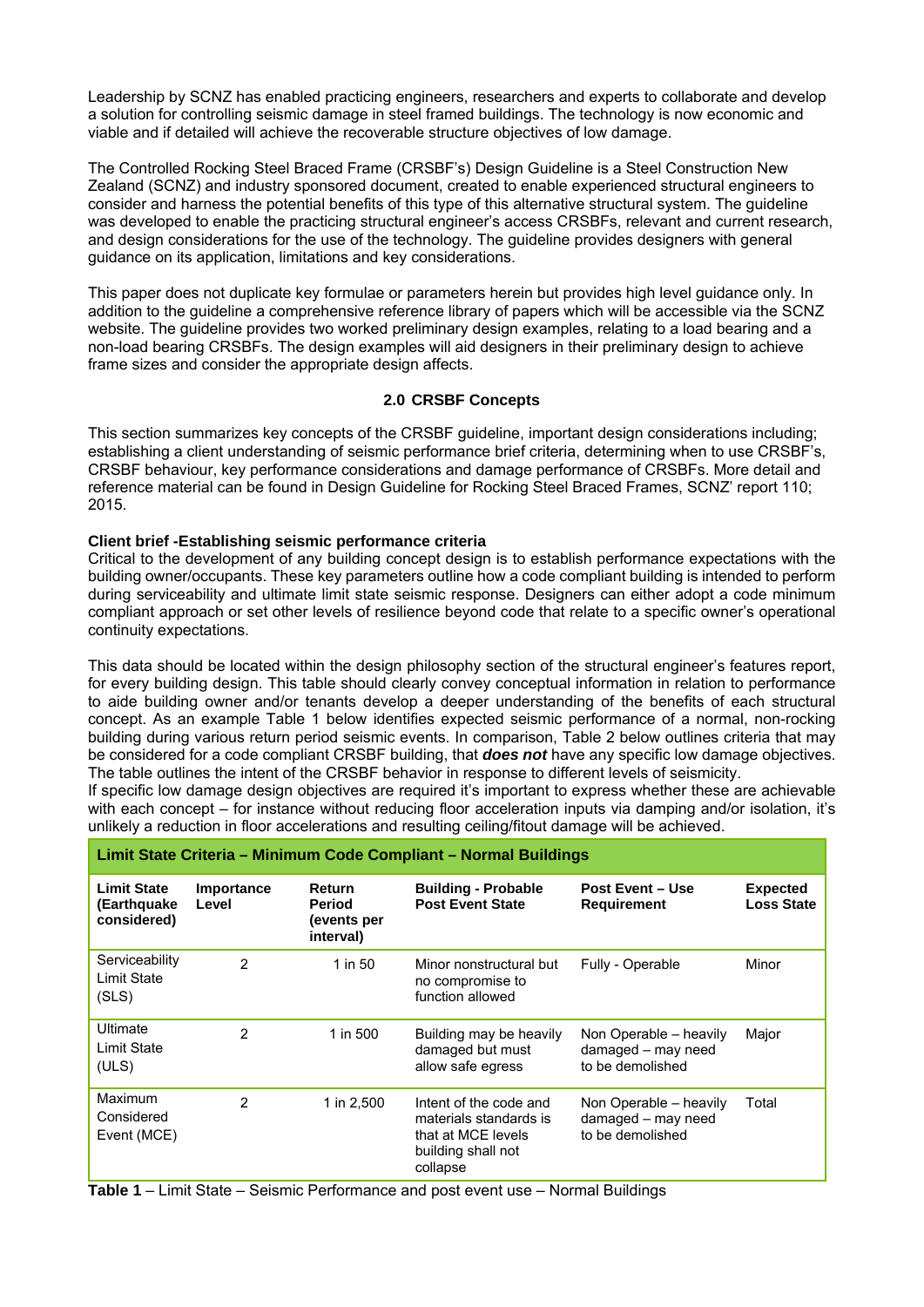| Limit State Criteria - Minimum Code Compliant - Controlled Rocking Steel Braced Frames |                                 |                                                            |                                                                                                                                                                                     |                                                                                                                                                                                                                                                                                              |                                                                                                                             |                                         |  |  |  |
|----------------------------------------------------------------------------------------|---------------------------------|------------------------------------------------------------|-------------------------------------------------------------------------------------------------------------------------------------------------------------------------------------|----------------------------------------------------------------------------------------------------------------------------------------------------------------------------------------------------------------------------------------------------------------------------------------------|-----------------------------------------------------------------------------------------------------------------------------|-----------------------------------------|--|--|--|
| <b>Limit State</b><br>(Earthquake<br>considered)                                       | Import<br>ance<br>Level<br>(IL) | <b>Return</b><br><b>Period</b><br>(Events per<br>interval) | <b>CRSBF Column</b><br><b>Behavior</b><br>(Rocking State)                                                                                                                           | <b>Building - Probable</b><br><b>Post Event State</b>                                                                                                                                                                                                                                        | Post Event-<br><b>Use</b><br><b>Requirement</b>                                                                             | <b>Expected</b><br>Loss<br><b>State</b> |  |  |  |
| Serviceability<br><b>Limit State</b><br>(SLS)                                          | $\overline{2}$                  | 1 in 50                                                    | ve                                                                                                                                                                                  | Static(unresponsi Minor nonstructural<br>damage only but no<br>compromise to function<br>allowed                                                                                                                                                                                             | Fully - Operable                                                                                                            | Minor                                   |  |  |  |
| Ultimate<br><b>Limit State</b><br>(ULS)                                                | $\overline{2}$                  | 1 in 500                                                   | Gravity and uplift<br>resistance<br>systems<br>overcome,<br>damper engaged<br>and column small<br>uplift occurring in<br>response to<br>cyclic loading) -<br>rocking occurring      | Safe egress ensured<br>during/following event.<br>Primary structure<br>largely undamaged<br>CRSBF uplift fuse may<br>have undergone<br>inelastic strain. Building<br>contents façade and<br>services may be<br>damaged                                                                       | Non Operable -<br>damaged fitout<br>due to floor level<br>shaking - high<br>levels of repair<br>or worst case<br>demolished | Considera<br>ble                        |  |  |  |
| Maximum<br>Considered<br>Event (MCE)                                                   | $\overline{2}$                  | 1 in 2,500                                                 | Gravity and uplift<br>resistance<br>systems<br>overcome,<br>damper engaged<br>and maximum<br>column uplift<br>occurring in<br>response to<br>cyclic loading) -<br>rocking occurring | Intent of the code and<br>materials standards is<br>that at MCE levels<br>building shall not<br>collapse Primary<br>structural hinges have<br>occurred and requiring<br>fuse replacement<br>(yielding bolt and UFP<br>replacement. Fitout and<br>non-structural<br>component<br>replacements | Non-operable -<br>heavily<br>damaged - may<br>need to be<br>demolished                                                      | Major                                   |  |  |  |

**Table 2** – Limit State – Seismic Performance and post event use – Controlled Rocking Steel framed Buildings

#### **Rocking Frame Behaviour – Key Differences from other systems**

The image below show the various stages of a rocking frame response to lateral forces.<br>post-tensioning,



The above images represent a simplified response of post tensioned controlled rocking steel braced frames

a). Braced frame at rest

b). Onset of rocking after overcoming initial gravity and friction resistance of energy dissipation

c). Response a maximum displacement with rocking base gap at maximum

d). Response during self-centering with open gap closing, again overcoming friction resistance of energy dissipation in reverse

e).Gap full closed upon onset pf cyclic loading reversal.

f). Resulting flag shaped hysteresis of rocking system behaviour.

When compared with traditional systems, the red colored self-centering pinched hysteresis sees restoration back through the central axis with limited losses. In the adjacent image the grey area reflects energy losses comparable non-rocking systems experience.

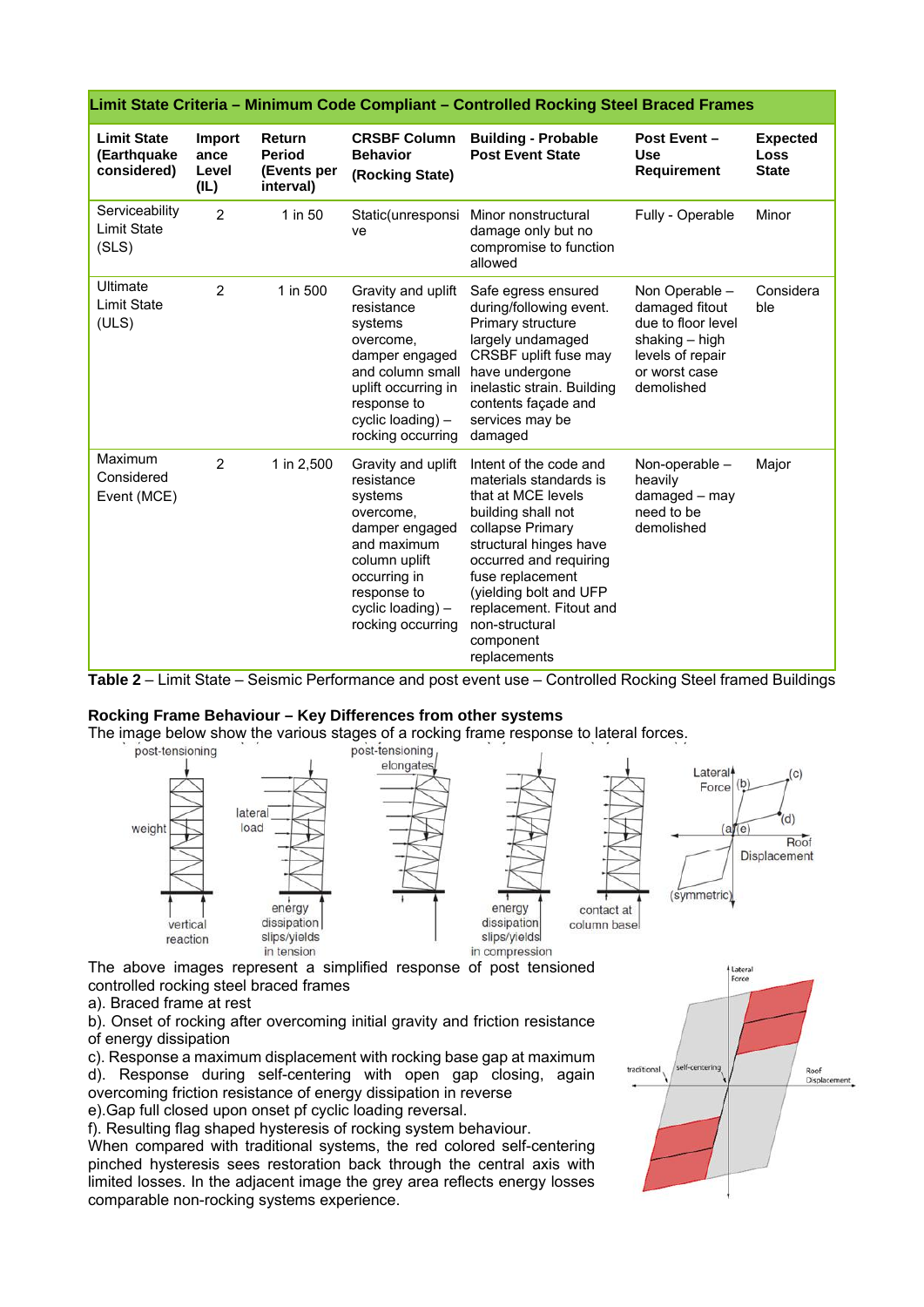### **Considerations for rocking structures (CRSBFs) – General**

A controlled rocking steel braced frame (CRSBF), relies upon on a stiff, concentrically braced steel frame (or similar rigid body) that is connected to its foundations via a tension limited hinge mechanism. CRSBF's provide initial resistance to uplift through gravity, friction and/or sliding resistance and then via yielding of U-Shaped flexural plates. Once gravity and initial resistance features are overcome the CRSBF and its base connection allows its column to experience vertical uplift between baseplates and the supporting foundations. The uplift movement is controlled via a pre-tensioned steel damper or elongation of post tensioning. Building drifts and displacements should be similar or less than traditional structures. Floor accelerations and higher mode affects and contributions can be higher in rocking structures.

CRSBFs are best suitable within regular buildings, concentrically loaded frame locations, where the frames are either exposed or easily accessible for post event repair. The frames will prove most reliable when located on the transfer or short side of rectangular shaped buildings. The frames can be either load bearing or nonload bearing, but must be provided adequate out of plane stability during seismic response. The frames need to be designed as low ductility or elastic and force the inelastic demands into the UFP's the dampers and sliding connections. Reliable and elastic floor diaphragm connections are essential for ensuring floor shear forces are evenly distributed to the vertical frames. The floor to frame connections must be detailed to enable and accommodate the vertical and lateral movement induced by the CRSBFs. The frames are best enclosed from weather to ensure durability of the dampers, PT and any friction connections which are less reliable if exposed to moisture and rust.

CRSBFs may be less suitable for irregular buildings and complex structures, which have multiple load paths and out of plane loading conditions. For taller structures multiple rocking mechanism (i.e. at two or more floor levels), and the introduction of nonlinear diagonal brace elements may be required to reduce accelerations and higher mode affects.

| <b>Element Response vs</b><br>limit state demand        | <b>SLS</b><br><b>Earthquake</b>                     | <b>ULS</b><br><b>Earthquake</b>                                                                    | <b>MCE</b><br><b>Earthquake</b> | <b>ULS Wind</b>                                     |
|---------------------------------------------------------|-----------------------------------------------------|----------------------------------------------------------------------------------------------------|---------------------------------|-----------------------------------------------------|
| Uplift (column<br>decompression)                        | Load-Bearing: N<br>Non-Load-<br>Bearing: Y          | Υ                                                                                                  | Y                               | N                                                   |
| Displacement limits                                     | As per NZS<br>1170.5 Clauses<br>$7.4 - 7.5$         | As per NZS<br>1170.5 Clauses<br>$7.4 - 7.5$                                                        | Not checked                     | As per AS/NZS<br>1170.0 Appendix C                  |
| Overturning                                             | N                                                   | N                                                                                                  | N                               | N                                                   |
| Yielding of post-<br>tensioning                         | N                                                   | $\mathsf{N}$                                                                                       | Y                               | N                                                   |
| Failure of post-<br>tensioning                          | N                                                   | N                                                                                                  | $\mathsf{N}$                    | N                                                   |
| Deterioration of energy<br>dissipation elements         | N                                                   | Y                                                                                                  | Y                               | $\overline{N}$                                      |
| Residual<br>displacements                               | As per code<br>requirements for<br>new construction | No requirements<br>but recommend<br>less than $0.2\%$<br>residual drift to<br>remain<br>functional | No requirements                 | As per code<br>requirements for<br>new construction |
| Floor accelerations                                     | No requirements                                     | No requirements                                                                                    | No requirements                 | No requirements                                     |
| Failure of diaphragms,<br>collectors, or<br>connections | N                                                   | $\mathsf{N}$                                                                                       | $\mathsf{N}$                    | N                                                   |

Table 3 below outlines response of performance criteria that is recommended for the design of CRSBFs.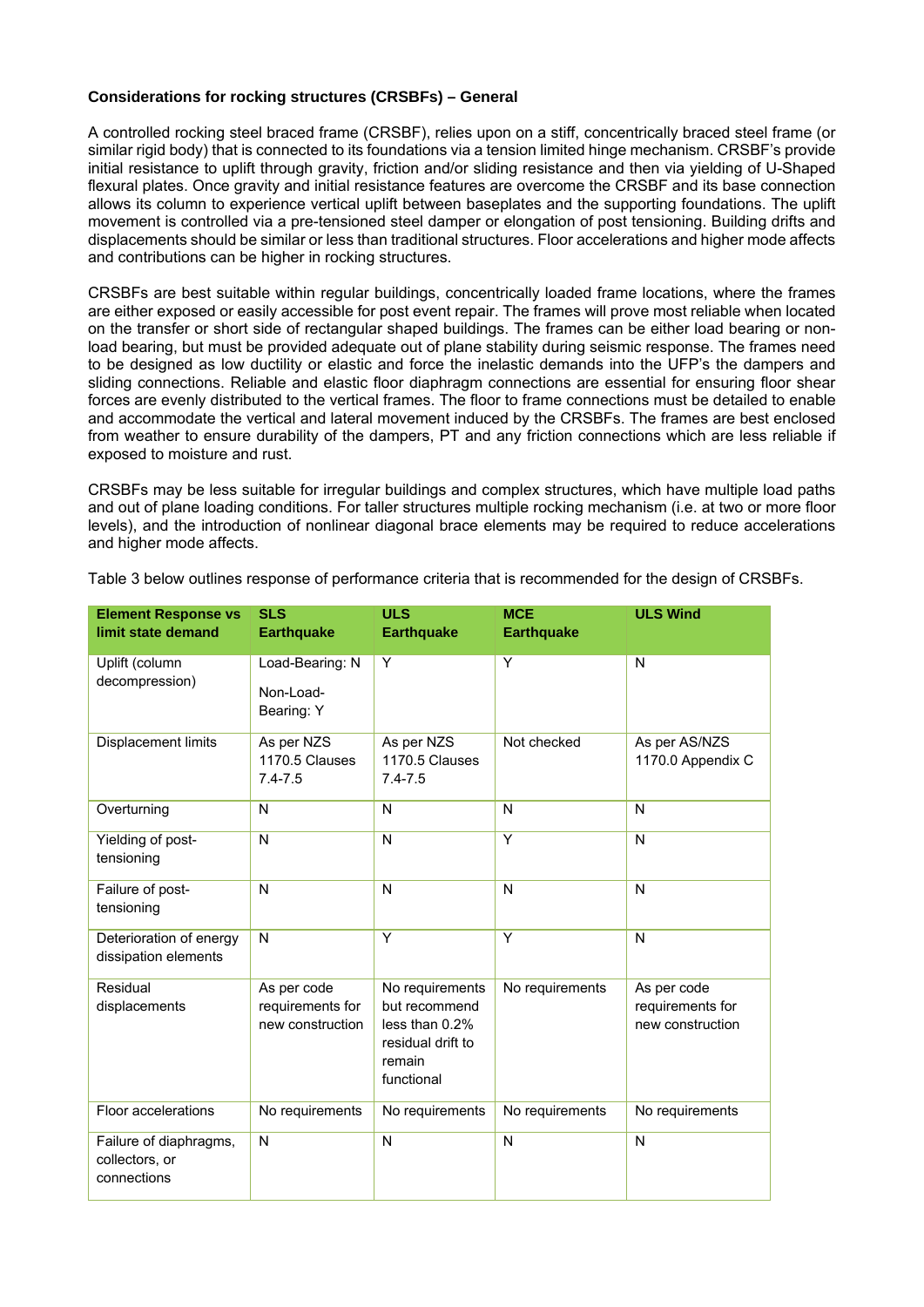| <b>Element Response vs</b><br>limit state demand | <b>SLS</b><br><b>Earthquake</b> | <b>ULS</b><br><b>Earthquake</b> | <b>MCE</b><br><b>Earthquake</b>                                                                                                                                                                               | <b>ULS Wind</b> |
|--------------------------------------------------|---------------------------------|---------------------------------|---------------------------------------------------------------------------------------------------------------------------------------------------------------------------------------------------------------|-----------------|
| Sliding along rocking<br>joints                  | N                               | N                               | N                                                                                                                                                                                                             | N               |
| Inelastic response of<br>frame members           | N                               | N                               | N, although not a<br>requirement would<br>represent best<br>practice and<br>understanding<br>that the ductility<br>shall be located in<br>replaceable parts<br>and components<br>not the primary<br>structure | N               |

**Table 3** – Seismicity and potential post event operation targets – Controlled Rocking Steel framed Buildings

# **Considerations for using CRSBFs**

# *a). Building height*

One of the principle advantages of CRSBFs is that a braced frame can be used without requiring the frame members to behave inelastically. Therefore, the elastic stiffness of a braced frame can be achieved without the need to follow code clauses that discourage tall concentrically braced frames, including both height and member compactness limits. Some of the greatest benefits of CRSBFs relative to other systems are for taller structures. Although SCNZ report 110 does not specify any height restrictions for CRSBFs, the relative importance of higher mode effects increases with height, making taller CRSBFs less economical unless higher mode mitigation is considered and implemented.

# *b). Braced Frame Configurations - load-bearing and non-load-bearing options*

The SCNZ guideline distinguishes between CRSBFs that carry their tributary gravity loads and those separated from the gravity framing system.

- Load bearing CRSBFs connected to floor systems with gravity load bearing columns
- Isolated from gravity CRSBFs disconnected to floor systems with gravity load bearing columns
- Table 4 below compares the relative considerations for these two approaches.

| <b>Load-Bearing</b>                                                                                             | <b>Non-Load Bearing</b>                                                                                                                                                                 |
|-----------------------------------------------------------------------------------------------------------------|-----------------------------------------------------------------------------------------------------------------------------------------------------------------------------------------|
| Gravity loads are used to help resist overturning<br>moments associated with lateral seismic forces.            | Gravity loads must be carried by a separate gravity<br>framing system, resulting in additional structural<br>columns, complicating architectural and façade<br>detailing considerations |
| Conventional detailing is likely to be suitable for<br>floor-frame connections.                                 | Specialised detailing is required to transfer seismic<br>forces without allowing floors to uplift with the<br>controlled rocking frame.                                                 |
| Frame uplift is expected or may damage floor<br>systems. Careful detailing with plates may reduce<br>this issue | Frame uplift is not expected to damage floor<br>systems.                                                                                                                                |
| Flooring system may restrain uplift.                                                                            | Floor-frame connections are designed to ensure<br>that flooring systems do not restrain uplift.                                                                                         |
| Column forces may be amplified by compression<br>impact with the foundation if gravity load is large.           | Peak column forces are likely to occur at the peak<br>system deformation, rather than immediately after<br>impact, so impact is unlikely to influence peak<br>column forces.            |
| Horizontal floor acceleration spikes may occur<br>after column impact on the foundation                         | Horizontal floor acceleration spikes<br>following<br>impact are unlikely                                                                                                                |

**Table 4** - Comparison of load-bearing and non-load-bearing CRSBF options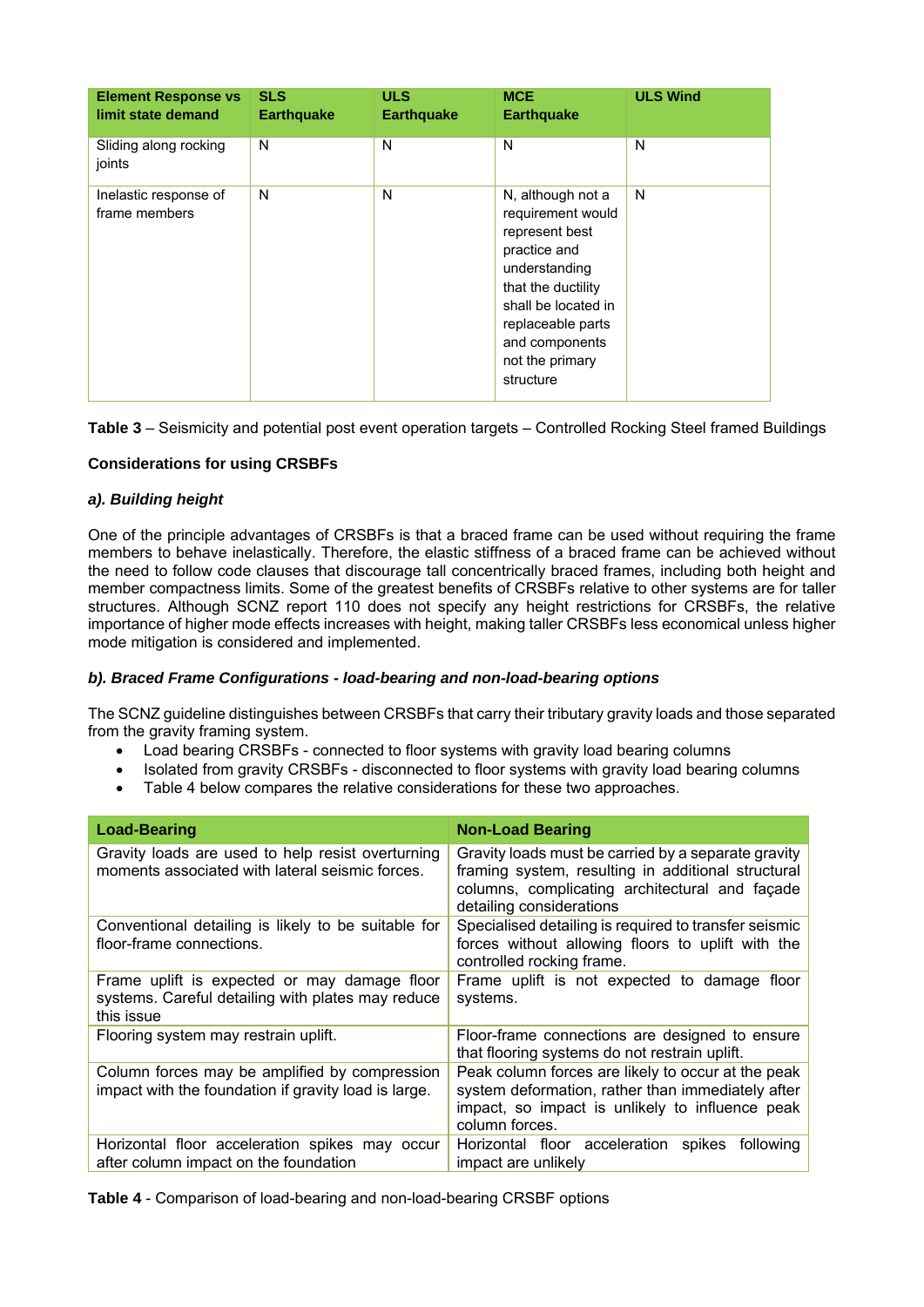# *c). Singular or Coupled CRSBF's*

Within the above there are two further sub categories as outlined in the below image;

- Single CRSBFs
- Coupled CRSBF's connected via floor level moment resisting coupling beams(as used by Aurecon at Te Puni Student Village) or shear fuse links(as researched by Deirelein et al)



*Figure 2 - Single and coupled rocking braced frames -* (source G. Deirelein, Stanford)



#### *d). Other Concepts*

*Figure 3 - Single and coupled rocking braced frames -* (source Eatherton et al, 2012)

# **Expected structural damage when using controlled rocking frames (CRSBFs)**

Controlled rocking steel braced frames are considered to be a relatively high-performance system because the amount of structural damage is expected to be reduced relative to conventional systems. It is expected that a building that uses CRSBFs could more rapidly returned to occupancy after a design-level event because primary structural elements should be undamaged. Despite the good structural performance of CRSBFs, nonstructural damage is still expected to be similar to conventional structural ductile systems. In particular, peak Storey drifts with CRSBF system will be similar to conventional structures. These deformations are estimated as part of the design process, and they can be reduced by controlling and increasing the elastic stiffness of the bracing system.

The peak horizontal floor accelerations are also not expected to be reduced relative to conventional systems, and they may even be larger for rocking systems that carry significant gravity loads. However, based on the observed response of non-structural elements in a range of flexible and stiff multi-storey buildings in the 2010/2011 Christchurch earthquake series, stiffer buildings deliver lower non-structural damage and less disruption than flexible buildings. Care is required in detailing floor to frame connections as proposed by Sause in 2009 and reiterated by MacRae et al in 2013.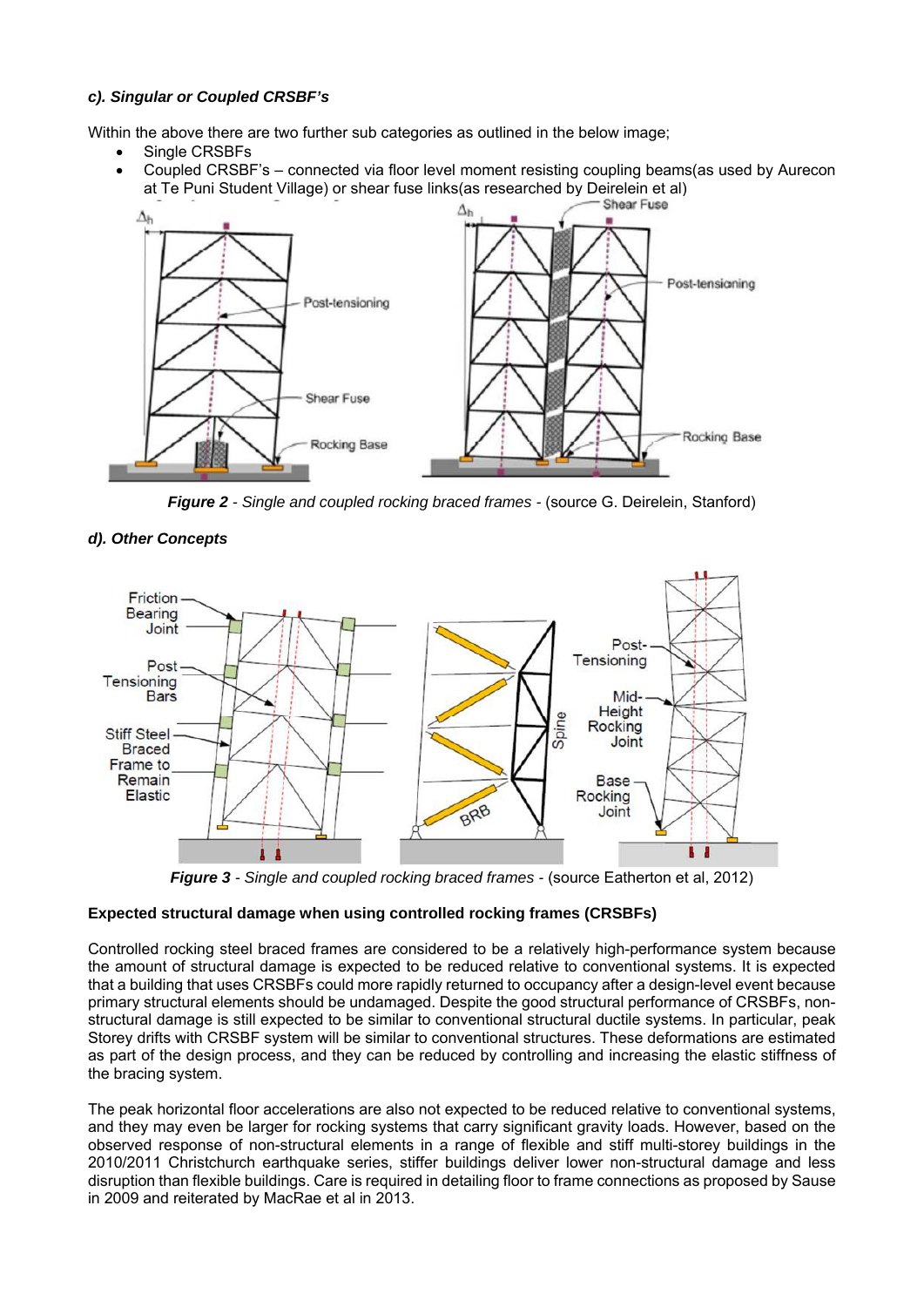

# **Comparison of CRSBFs performance with other structural system configurations)**

At MCE codes and standards require collapse prevention but owners may desire or expect that their buildings may be repairable. Clarification of performance at or following these extreme events is required to provide clarity to owners and users of large buildings in high seismic environments. Resilient Buildings (such as seismically isolation) routinely consider MCE event and this should be considered relevant if low damage is a client's objective.

In the consideration of the relative performance of alternative structural systems engineers need to understand the relative behavioural characteristics of building types. To achieve these the industry needs to develop building typology and fragility data for application with assessment tools such as FEMA56. This tool (when appropriately configured) enables designers assess the relative performance and relative cost/benefits of each structural system. Benefits will vary for each building configuration and arrangement.

# **Obtaining building consent – alternative design process**

The intent of the SCNZ design guide is to be consistent with current New Zealand seismic design standards, it is not intended as a normative supplement to the provisions of NZS 1170.5 or NZS 3404.

CRSBF structures are considered an alternative solution according to Clause 1.5 of NZS 3404 and are likely to require more review than conventional systems in order to obtain building consent. The author recommends making contact with SCNZ, senior staff at UoC or UoA or with the author to identify appropriate and experienced structural engineers who can provide peer review (PS2) services to aid the design process.

Early engagement with the peer review team is essential to ensure fundamental principles progress in line with current research and development.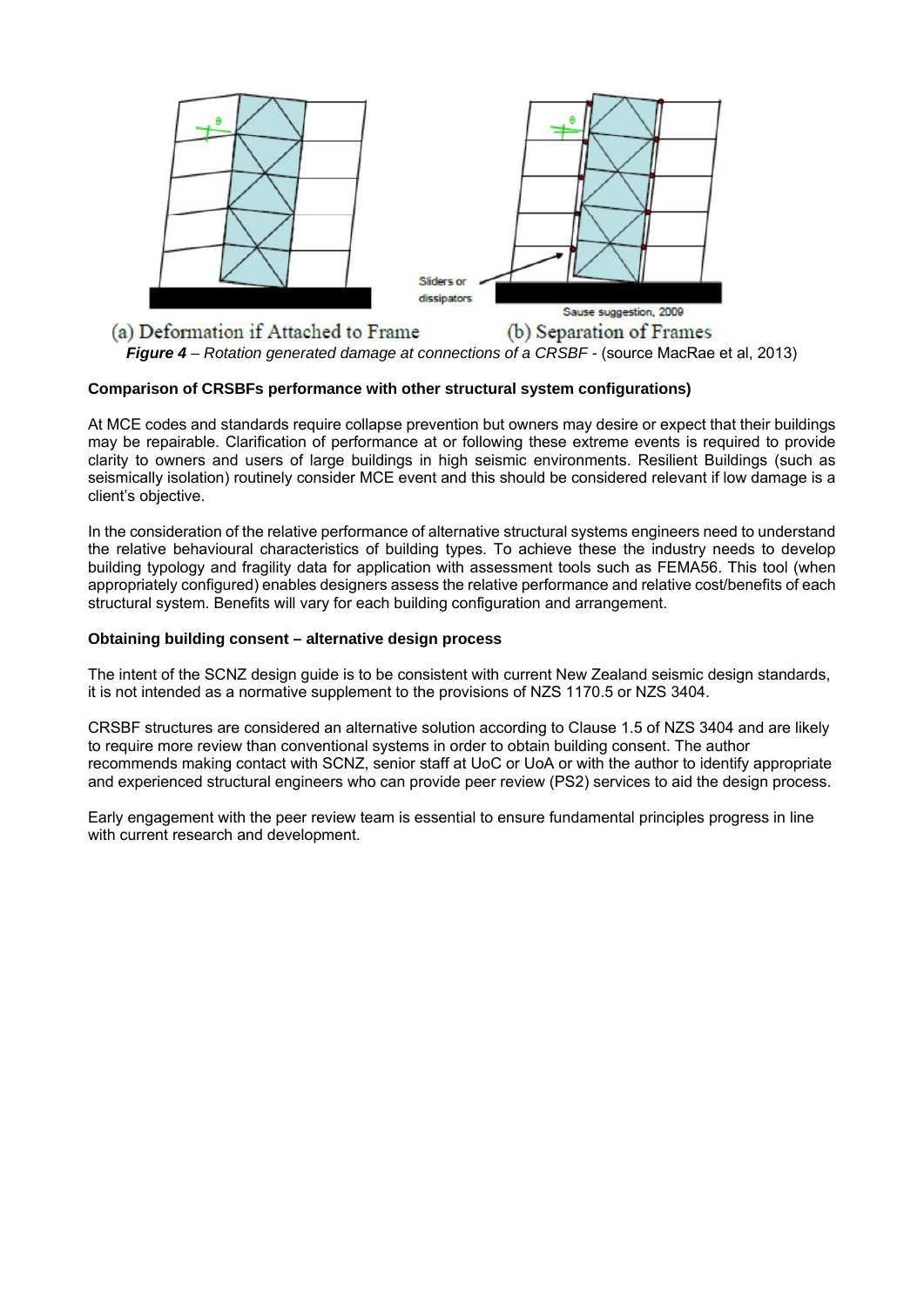#### **3.0 CRSBF's - Design Process**

The below flow chart outlines the preliminary design process for the design of CRSBF structures (ref SCNZ report 110; 2015)



**Figure 4** – Controlled Rocking Steel Braced Frames – Design Process The above figure shows an overview of the methodology that is followed by SCNZ report 110; 2015 guide. The methodology can be summarized into three key procedural steps;

# **Step 1 – Determine and Allocate Rocking Base Moments**

First, displacement-related limit states are addressed by ensuring that the rocking moment is large enough and by providing/adding sufficient supplemental energy dissipation. This initial step involves determining whether or not the frame will be detailed to carry significant gravity load, determining appropriate ductility factor, calculating the reduced base overturning moment, and selecting the form of energy dissipation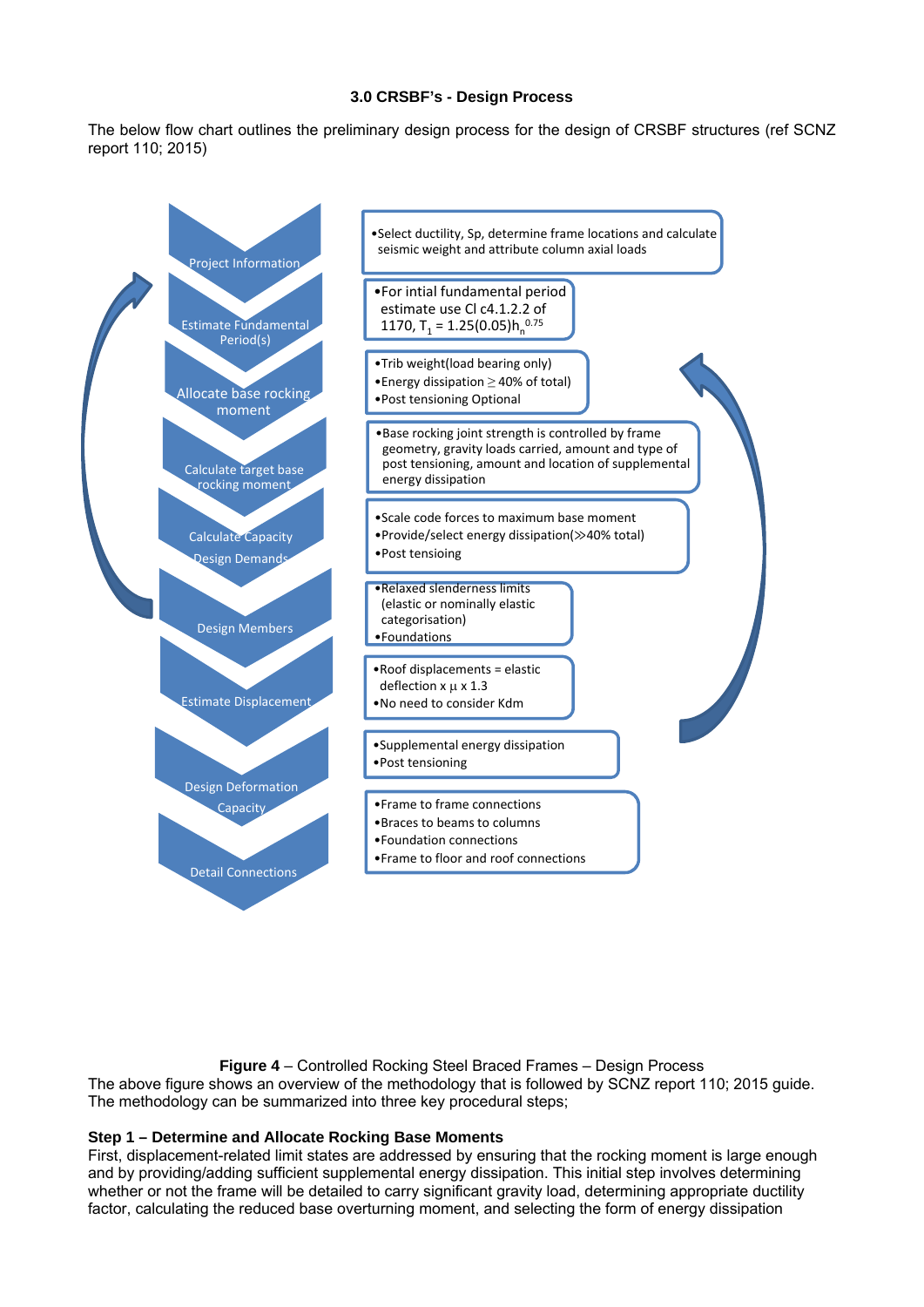(springs or post-tensioning). Research suggests it's important to provide at least 40% of the base rocking moment as rigid body rocking alone does not generate significant energy dissipation.

### **Step 2 – Calculate force demands on components**

The second step of the methodology addresses acceleration-related (force-related) limit states through capacity design. The guideline outlines methods for estimating the peak force demands on members of the frame, as well as calculating the base shear that must be transferred through the foundation into the ground.

### **Step 3 – Detail key connections**

The third and final step of the methodology is to detail the key connections to withstand the forces and deformations that were calculated in the previous steps. It is recommended that the consultant structural engineers satisfy themselves (and their peer reviewers) of developing suitable robustness and alternative load paths of all key connections. The designer should consider the requirements NZS3404 in terms of capacity design, hierarchy and detailing, however there are several departures in terms of member classification and slenderness limits. We recommend the reader review the SCNZ CRSBF Design Guideline report 110; 2015 for more detail on the proposed design process. Rather than duplicate the formulas and parameters outlined in the above guideline, please refer to section 4 and 5 of the guideline.

In addition L. Wiebe PhD thesis "Design of Controlled Rocking Steel Frames to limit higher mode effects" – referenced as 18 therein) is particularly useful for providing more background to the proposed design process.

### **4.0 - Analysis Considerations**

### **Force vs displacement based approaches**

Rocking systems are governed and controlled by the force/moment required to achieve rocking (base rocking joint) and then once activated, by the stiffness of the structure rocking modes of response. Much has been written on this subject and the references within SCNZ's report 110; 2015 provide excellent background. In summary both force based and displacement based approaches maybe utilized. The author has experience in conducting displacement focused, force based design approach. This requires building displacement demands are calculated utilizing peak elastic displacements and drift demands and the resulting overturning moments used to calculate base hinge designs. For taller buildings (≥9 storey's) horizontal shear forces during response are affected by higher mode affects and P-Delta should be considered.

# **NZS 1170.5 – Code Loading Requirements**

The seismicity requirements outlined in NZS1170.5 are to be followed with selection of appropriate Z, R factors. For load bearing frames  $Sp=0.7$  and ductility factor  $(u)$  of up to 4 is considered relevant. For non-load bearing Sp=0.7 and higher values of  $\mu$  maybe acceptable, providing the engineer can demonstrate the frames rocking response (during SLS seismic or ULS wind) does not cause any unacceptable damage to fitout, services facades or limit the use of the building.

#### **Software – for analysis and detailing**

For design, the CRSBF structure or building may be modelled with 3D software such as ETABs. The models must include all material properties, seismic weight (DL, SDL and YIL), at the time of the seismic event. Analysis methods shall consider both equivalent static and modal response spectrum analysis methods using CQC. Our approach has been to consider  $\mu$ =1, Sp=1 for elastic response with scaling of actions undertaken outside of ETABs or within load case combinations. Models shall appropriately represent base fixity or pinned base conditions, relevant in response up to the point of rocking initiation. Modelling of "during" rocking response such as compression of springs or stretching of post tensioned cables and yielding of UFP plates/friction devices is complex and separate analysis are recommended to determine their contributions.

#### **Software – for verification**

Whilst outside the recommendation of the SCNZ guideline, if required for verification purposes, upon completion of the primary design a nonlinear time history analysis, with appropriate parameters for ringfeder spring stiffness's utilising gap or spring elements and appropriate consideration for foundation vertical stiffness may be modelled. Aurecon have often used SAP2000 for this purpose, but there are other suitable suites with relative advantages and disadvantages. In our experience a multi-linear elastic link has demonstrated the reasonably reliable behaviour, reflective of a controlled rocking hinge observed in testing, with parallel friction hinges providing resistance. Critically care is required to selecting and accurately scaling appropriate earthquake input records to be compliant with the intent of NZS1170.5.

The author notes that due to limited experience modelling these aspects this complex tasks is often a source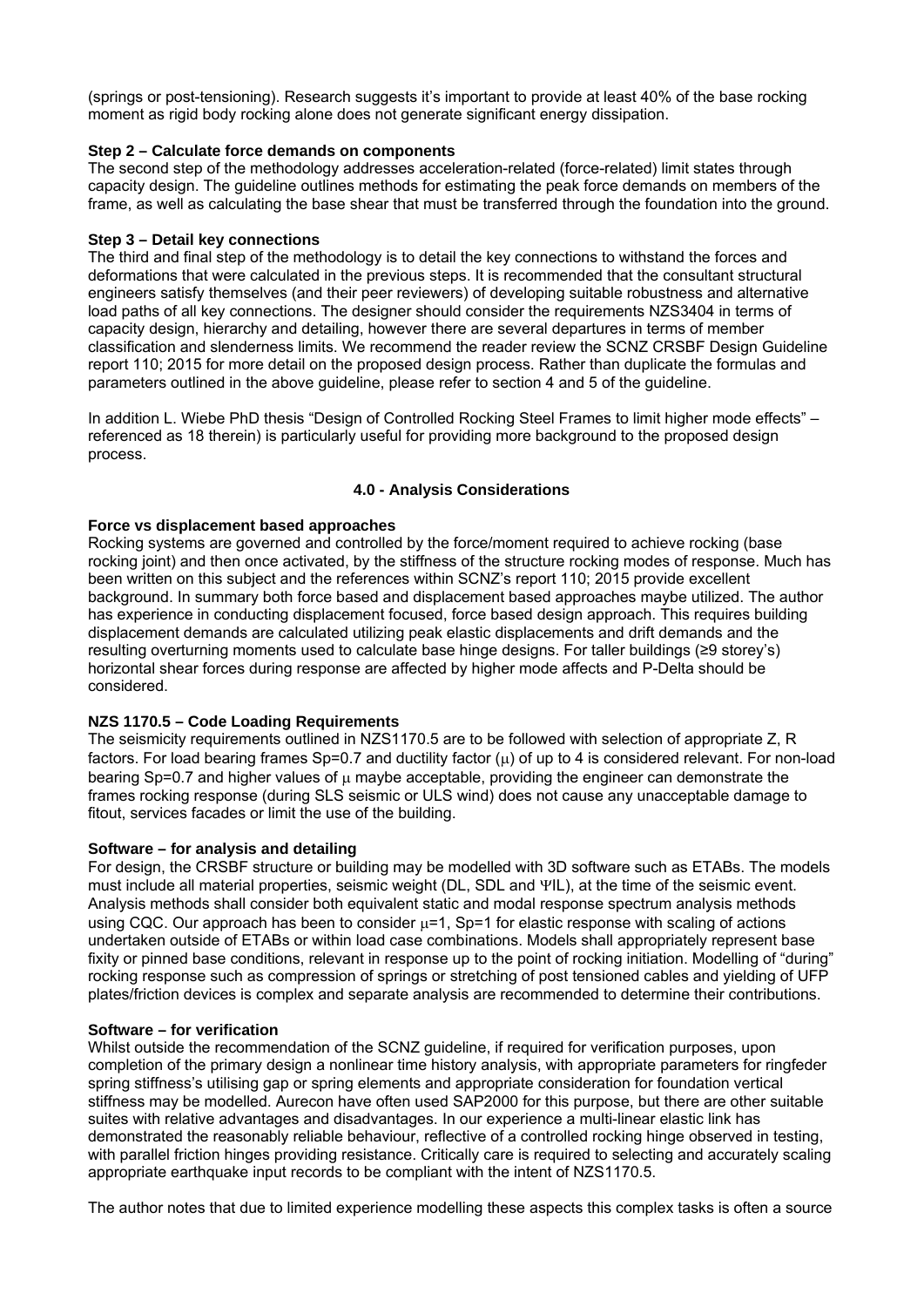of inconsistency. Consultants are encouraged to collaborate with SCNZ or other experienced consultants in developing suitable and reliable NLTHA models that accurately exhibit rocking behavior. NLTHA should be used as a validation tool or bounding analysis to ensure the design analysis is reliable. There are many references and sources the reader may refer to ensure their modelling is giving appropriate results. This process whilst very complex and detailed is useful to validate the NL aspects of rocking response in terms of contact bearing, out of plane response and resistance generated from floors and UFP's.

### **Analysis of Floor Diaphragms**

These elements are considered as rigid, elastic systems with limited/nil out of plane stiffness and hence a separate planar diaphragm analysis (from seismic modelling) is required for design. Engineers are recommended to review this aspect and ensure their structural configuration achieves this objective. Rational methods for diaphragm analysis via strut and tie analysis as recommended by NZS11as recommend by Bull et al and Clifton et al. Care is required to ensure inertial forces and transfer forces are understand. Transfer force affects from rocking frame bearing on shear keys at floor levels can be significant.

### **Considerations of peak displacements**

Peak lateral displacements shall be estimated as per section 7 of NZS1170.5, based on fixed base response, prior to rocking response. These are achieved by modifying the elastic displacements by  $\mu$  and by a modification factor of 1.3. This factor is based on research conducted by Sause in 2006. As a result drift modification factor K<sub>dm</sub> is not considered necessary.

### **Considerations for Higher mode affects**

Higher modes are estimated using the truncated response spectrum analysis, based on C(T) with ordinates of zero for periods longer than the second translational period. These modes are then combined with the prime modes using CQC combinations in ETABs. Care is required with sign conventions when using these methods. The modal response spectrum methods requires use of combinations which include and exclude torsion.

### **Torsion**

Torsion shall be considered as required by NZS1170, untaken by offsetting the center of mass and rigidity by 0.1b via movement of the mass method, included within the higher mode analysis. These actions must be accurately attributed to the bracing frames in combination with prime mode response.

# **Vertical Acceleration during or following rocking**

The work by Wiebe et al to date has demonstrated that column impact loading following rocking is transient in nature and does not affect column axial forces. More research is being conducted in this area.

# **5.0 - Detailing Guidance**

This section offers high level considerations for detailing the key components of CRSBF's. In addition it provides images of similar examples and projects

# **Foundation and CRSBF connections**

The purpose of the base connection is to provide robust and dependable compression and bearing foundations that can adequately resist the total rocking axial force, delivered via a single column. Horizontal CRSBF shear loads maybe introduced to the foundations via a central shear key or 'bump' stoppers around cast in steel frames embedded into the foundations beneath each column leg. Vertical CRSBF column uplift or net tension loads can be applied to the foundations via post tensioned anchors or tuned down rods anchored through baseplates and ringfeder springs. The detailing requires shear transfer mechanism for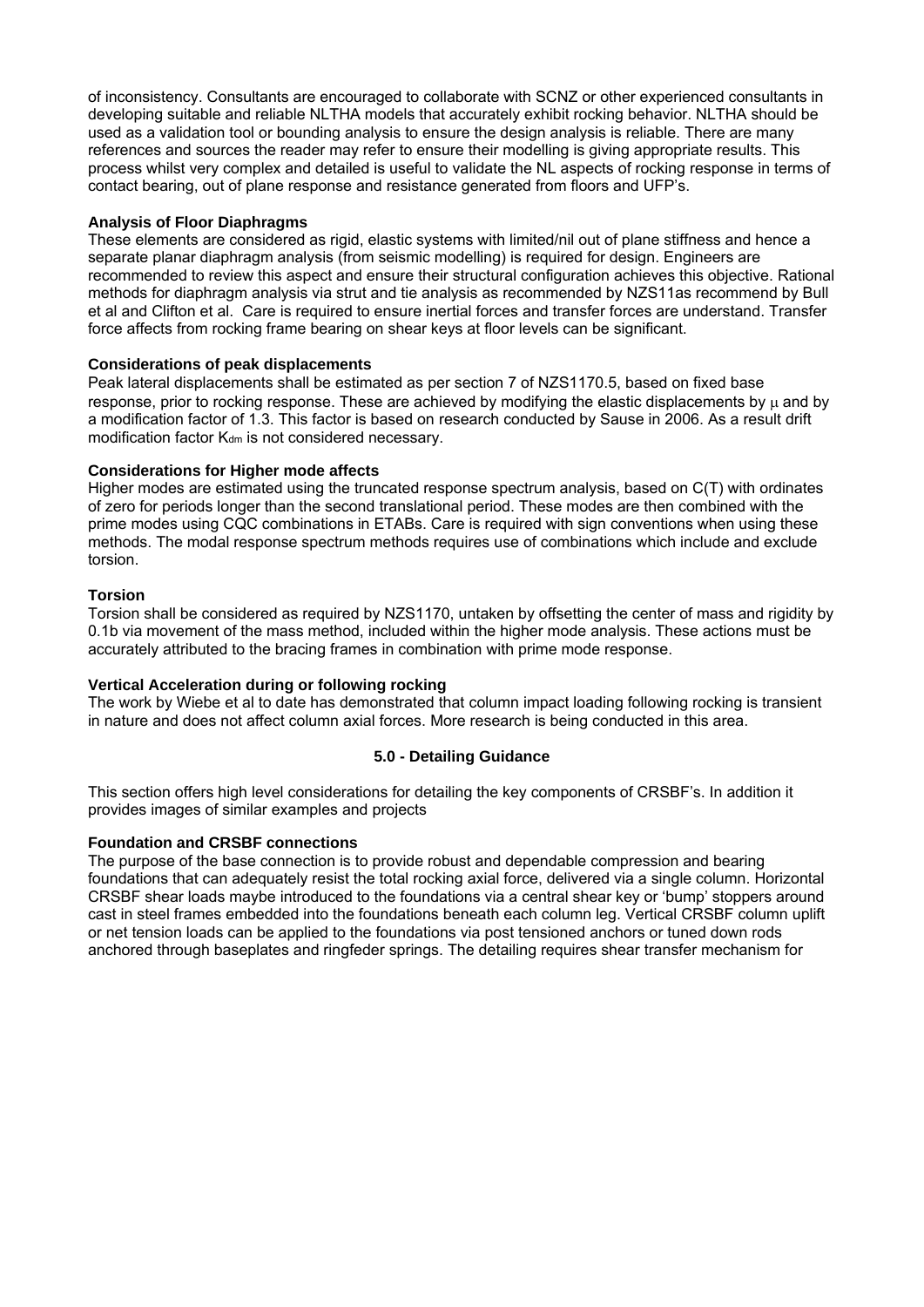contact compression, bearing, tension and shear at the base connection as outlined below.



**Figure 5 –** CRSBF connection to foundations and cast in steel frame components.

#### **Base Rocking Hinge**

The base rocking hinge provides resistance to uplift via supported weight, friction and post tensioned squash. The following drivers affect the design of the base rocking hinge.

The structural performance of the base rocking hinge shall include contributions from weight, supplemental energy dissipation, and any post tensioning. Size, capacity, durability and seismic performance (stiffness) are key considerations for energy dissipaters. Architectural considerations include – space, size, future access for repair and maintenance.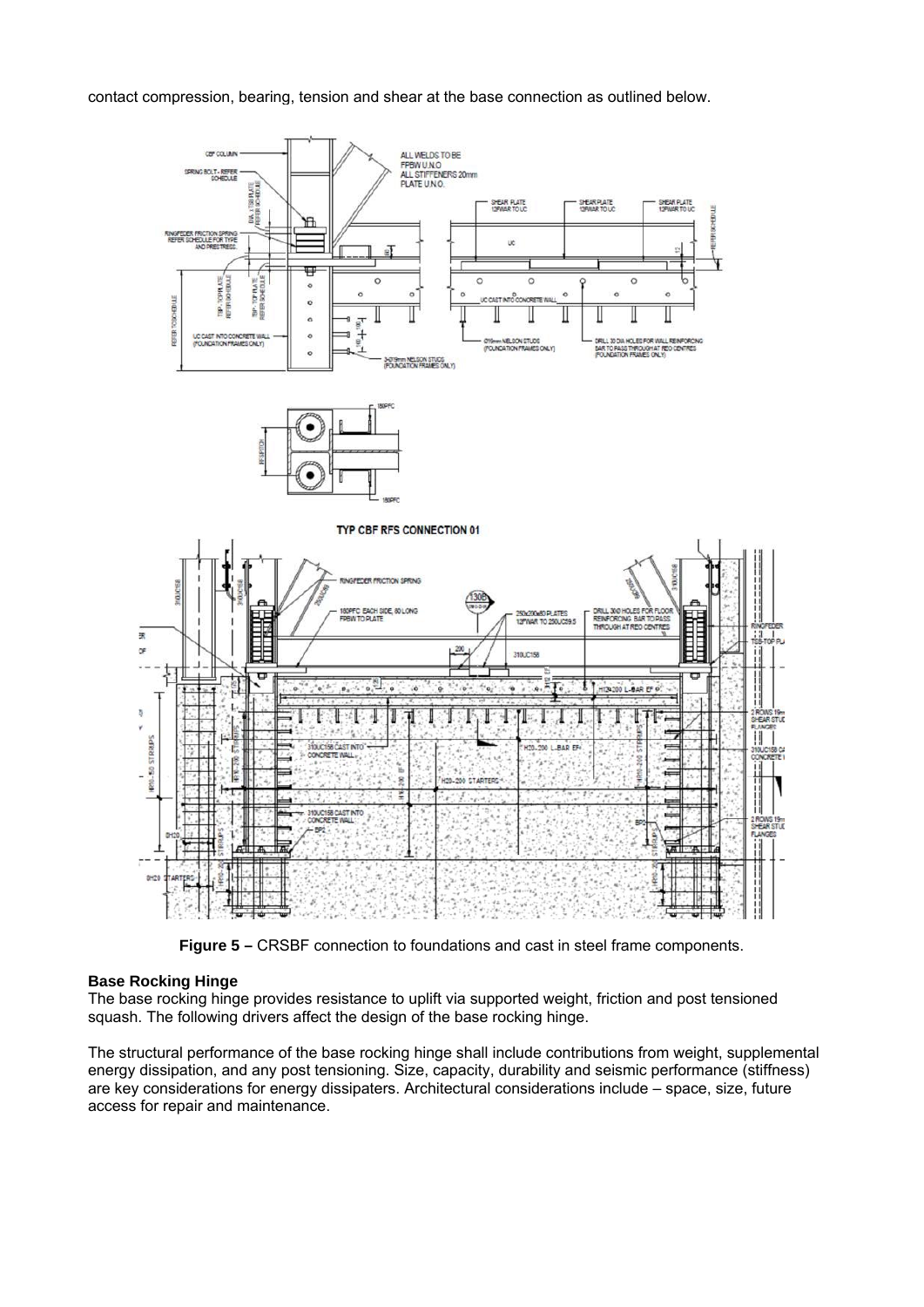

**Figure 6 –** Base Rocking Hinge – Ringfeder springs, cap plate and turned down anchor bolt with UFPs

# **Energy Dissipation Devices**

These need to be regular, reliable, not too expensive to install or maintain, durable provided by; Ring feeder Springs – more information can be found from

http://www.ringfeder.com/en/international/products/ringfeder/Product/?p=4812 or from the Australian Suppliers Statewide Bearings in Australia. A detailed schedule of springs, cap plates and tensioning is required to inform manufacturer and installers of the engineer's requirements.

|              |                                              |                                                      |                                              |                                                     |                        |                                                 |                                        | RINGFEDER FRICTION SPRING SCHEDULE                          |                                 |                                 |                  |                                   |                                                       |
|--------------|----------------------------------------------|------------------------------------------------------|----------------------------------------------|-----------------------------------------------------|------------------------|-------------------------------------------------|----------------------------------------|-------------------------------------------------------------|---------------------------------|---------------------------------|------------------|-----------------------------------|-------------------------------------------------------|
| <b>TYPE</b>  | <b>OUTER</b><br><b>SPRING</b><br><b>TYPE</b> | <b>OUTER</b><br><b>SPRING</b><br><b>ELEMENT</b><br>s | <b>INNER</b><br><b>SPRING</b><br><b>TYPE</b> | <b>INNER</b><br><b>SPRING</b><br><b>ELEMEN</b><br>s | <b>PRESTRES</b><br>S % | <b>SPRING</b><br><b>BOLT</b><br><b>DIAMETER</b> | <b>TURNED</b><br><b>DOWN</b><br>LENGTH | <b>TURN DOWN</b><br><b>PLUS</b><br><b><i>TRANSITION</i></b> | PLATE<br><b>THICK</b><br>TBP mm | PLATE<br><b>THICK TSB</b><br>mm | <b>RFS PITCH</b> | <b>HEIGHT OF</b><br><b>SPRING</b> | <b>HEIGHT OF</b><br><b>SPRING AFTER</b><br>PRE-STRESS |
| RFS02        | 24201                                        | 22                                                   | 19600                                        | 20                                                  | 50                     | 60-46                                           | 410                                    | 430                                                         | 50                              | 50                              | 290 mm           | 600.6                             | 542.3                                                 |
| RFS02        | 24201                                        | 22                                                   | 19600                                        | 20                                                  | 50                     | 60-46                                           | 410                                    | 430                                                         | 50                              | 50                              | 290 mm           | 600.6                             | 542.3                                                 |
| RFS02        | 24201                                        | 22                                                   | 19600                                        | 20                                                  | 50                     | 60-46                                           | 410                                    | 430                                                         | 50                              | 50                              | 290 mm           | 600.6                             | 542.3                                                 |
| RFS02        | 24201                                        | 22                                                   | 19600                                        | 20                                                  | 50                     | 60-46                                           | 410                                    | 430                                                         | 50                              | 50                              | 290 mm           | 600.6                             | 542.3                                                 |
| RFS02        | 24201                                        | 22                                                   | 19600                                        | 20                                                  | $50 - 50$              | 60-46                                           | 410                                    | 430                                                         | 50                              | 50                              | 290 mm           | 600.6                             | 5423                                                  |
| RFS02        | 24201                                        | 22                                                   | 19600                                        | 20                                                  | 50                     | 60-46                                           | 410                                    | 430                                                         | 50                              | 50                              | 290 mm           | 600.6                             | 542.3                                                 |
| <b>RFS02</b> | 24201                                        | 22                                                   | 19600                                        | 20                                                  | 50                     | 60-46                                           | 410                                    | 430                                                         | 50                              | 50                              | 290 mm           | 600.6                             | 542.3                                                 |
| RFS02        | 24201                                        | 22                                                   | 19600                                        | 20                                                  | 50                     | 60-46                                           | 410                                    | 430                                                         | 50                              | 50                              | 290 mm           | 600.6                             | 542.3                                                 |
| RFS02        | 24201                                        | 22                                                   | 19600                                        | 20                                                  | 50                     | 60-46                                           | 410                                    | 430                                                         | 50                              | 50                              | 290 mm           | 600.6                             | 542.3                                                 |
| <b>RFS02</b> | 24201                                        | 22                                                   | 19600                                        | 20                                                  | 50                     | 60-46                                           | 410                                    | 430                                                         | 50                              | 50                              | 290 mm           | 600.6                             | 542.3                                                 |
| RFS02        | 24201                                        | 22                                                   | 19600                                        | 20                                                  | 50                     | 60-46                                           | 410                                    | 430                                                         | 50                              | 50                              | 290 mm           | 600.6                             | 542.3                                                 |
| <b>RFS02</b> | 24201                                        | 22                                                   | 19600                                        | 20                                                  | 50                     | 60-46                                           | 410                                    | 430                                                         | 50                              | 50                              | 290 mm           | 600.6                             | 542.3                                                 |
| RFS03        | 24201                                        | 22                                                   | 19600                                        | 20                                                  | 50                     | 60-46                                           | 410                                    | 430                                                         | 50                              | 50                              | 300 mm           | 600.6                             | 542.3                                                 |
| RFS03        | 24201                                        | 22                                                   | 19600                                        | 20                                                  | 50                     | 60-46                                           | 410                                    | 430                                                         | 50                              | 50                              | 300 mm           | 600.6                             | 542.3                                                 |

**Figure 7**- Typical project specific Ringfeder Installation Schedule

 Post tensioning (PT) anchors for self-centering - full height or localized to base rocking joint. These require access for installation, anchoring, maintenance and potential re-tensioning at the top of the CRSBF.



**Figure 8**- Macalloy PT Tendon – Vertical Post tensioning (Courtesy – Macalloy)

 Asymmetrical or symmetrical friction connections – Refer to recent UoC and UoA project thesis on AFCs and Sliding hinge joints for more information. SCNZ and HERA also have a significant body of information on this topics. These require to be enclosed within the weather proof envelope, require special detailing including high hardness (Bisalloy 400 or greater) shims and plates to ensure reliable friction surface in response to uplift and restoring compression.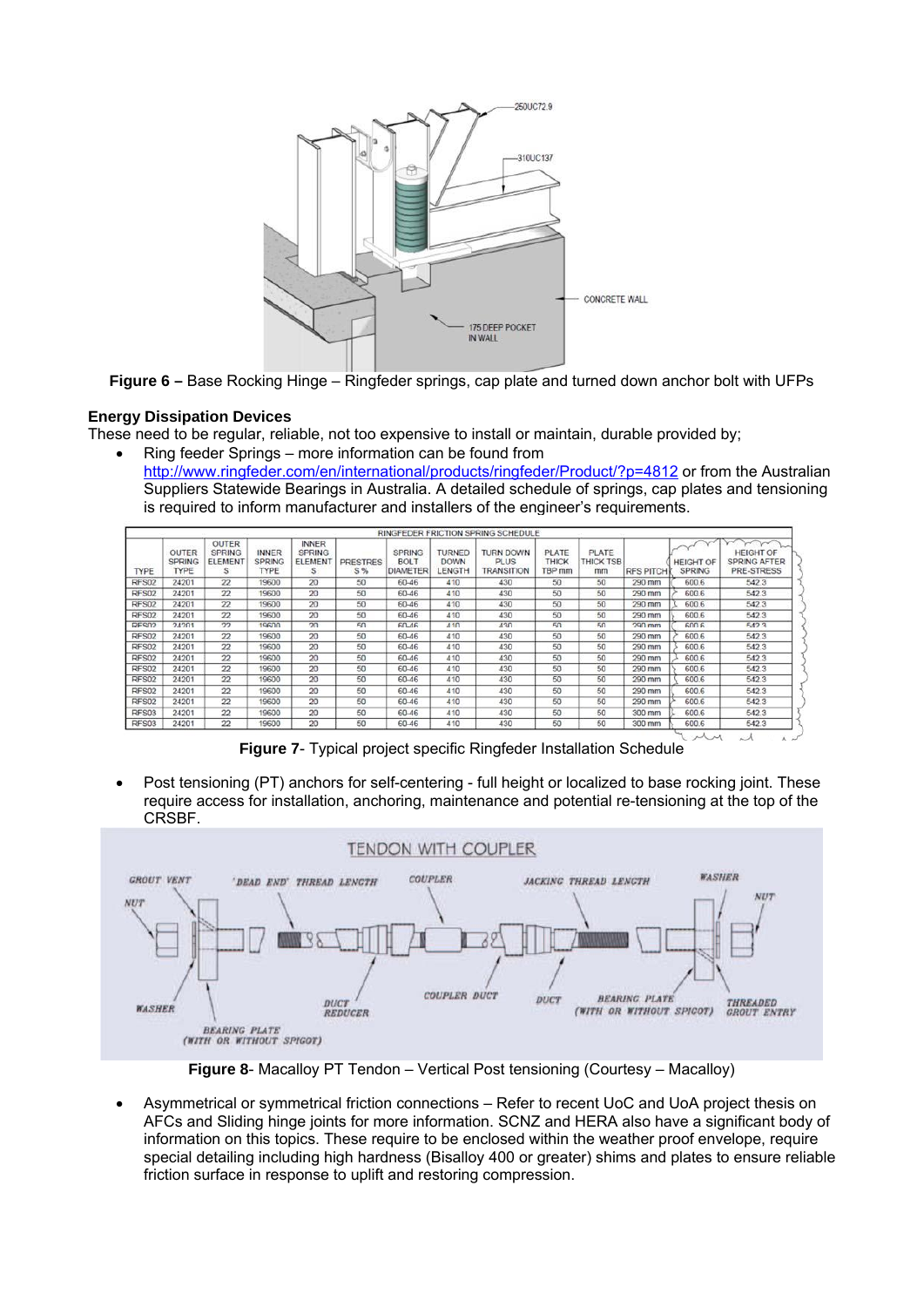

**Figure 9** - AFC Friction Base Connection, Te Puni student Village and AFC friction plate section and hysteresis (Source Bourzie et al, 2015).

 U-shaped flexural plates (UFPs) – These are intended to be bolted between rocking frame columns and adjoining orthogonal walls or gravity only columns. The plates and their fixings require space around to bolt in and unbolt post event should they ever become damaged or exceed strain limitations.



**Figure 8 –** U-shaped flexural plates – connection between rocking frames and adjacent gravity or walls

# **Structural Connections –CRSBF to rigid floor diaphragms**

 Diaphragm connections (shear keys) between the CRSBF and floor systems must be capable of receiving the full elastic strut or tie force components from building or frame displacements at each floor level. Shear key elements relying on concrete bearing forces must be sized to limit contact stress to less than 0.4F'c in compression and 1MPa in tension. The details must allow adequate tie anchorage, floor to steel connections and where required provide out of plane restraint.



**Figure 10 –** Rocking Frame Floor Level shear key connections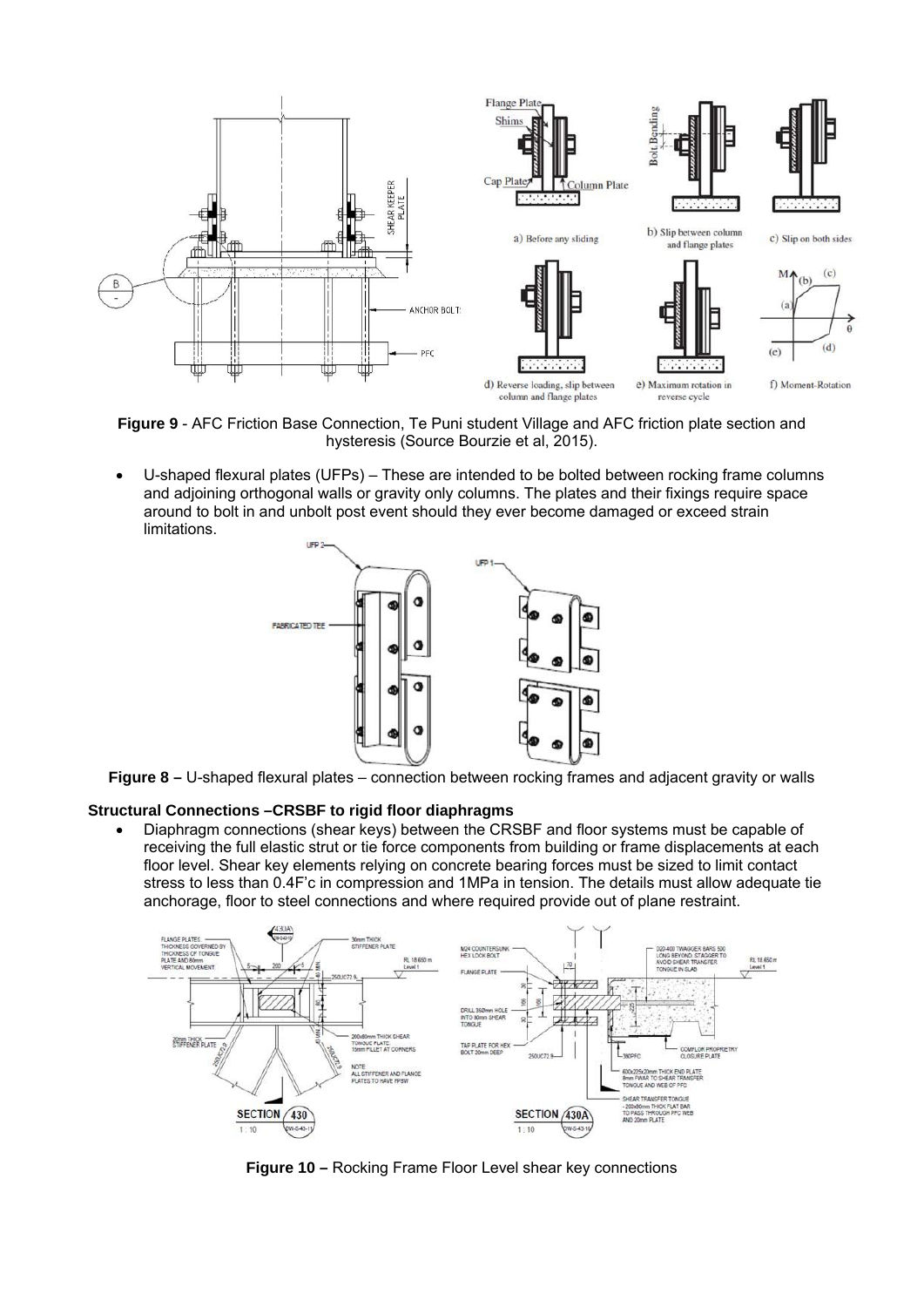#### **CRSBF – Articulated Column to adjacent Gravity column/floor connection**

During rocking, the MCE vertical uplift of the rocking column must able to occur without imparting damage on adjacent floor and gravity columns. The connection must be robust and able to maintaining the peak shear/ tension resistance to deliver the full elastic node forces imparted from the seismic diaphragms. The below detail provides an example of how this can be achieved with high hardness shims and large diameter bearing pins through captive plates and a fabricated slot in the rocking column.

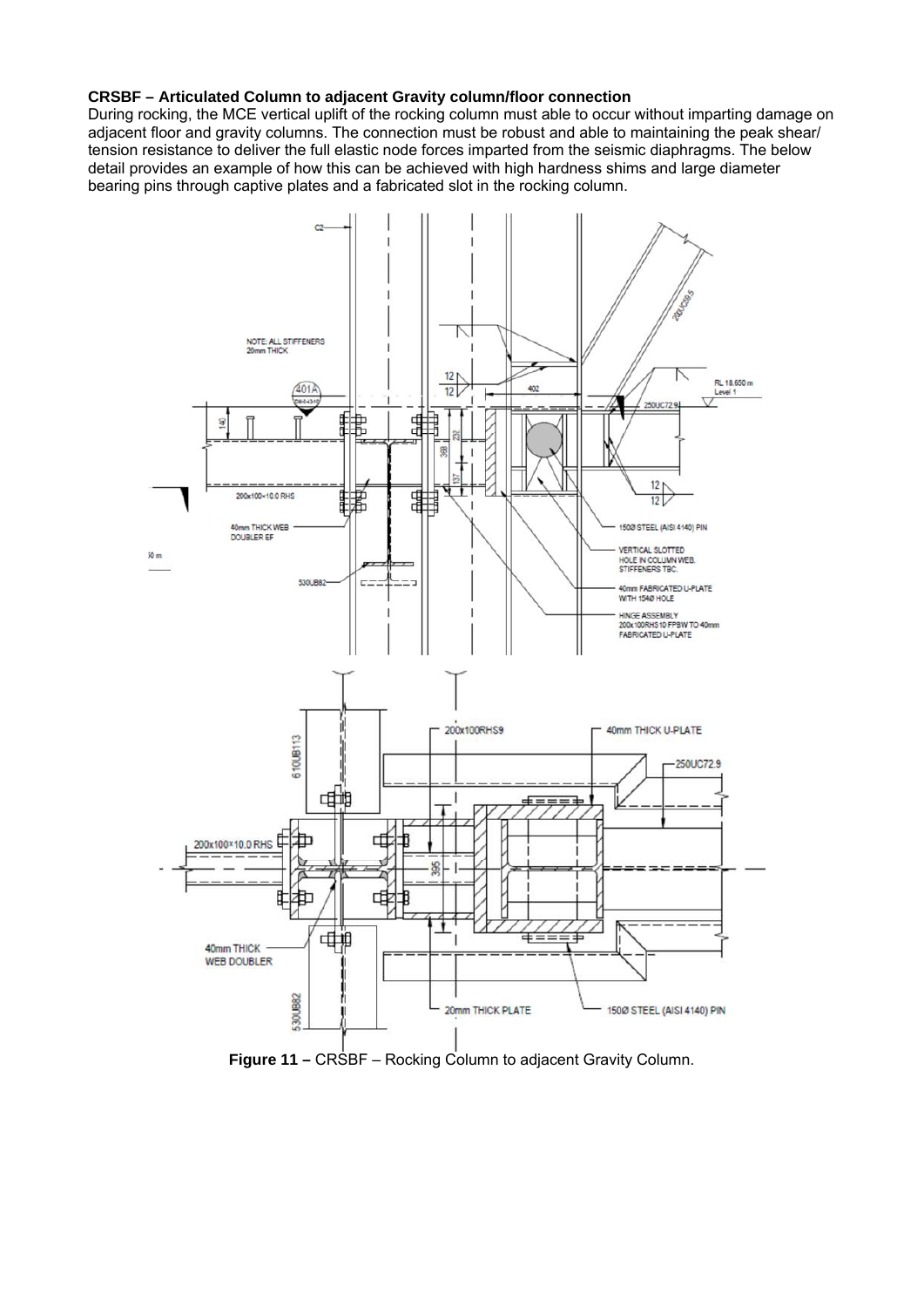# **CRSBF Components – Concentrically braced frames – columns, collectors, braces**

Frame member connections are ideally bolted on larger frames for ease of installation. Welds and bolted connections must ensure the frame responds elastically during rocking up till full base rocking joint. At this point (typically MCE response) some localised inelasticity may be accepted, depending upon the design brief and expectations.



**Figure 12 –** CRSBF – Frame Elevations.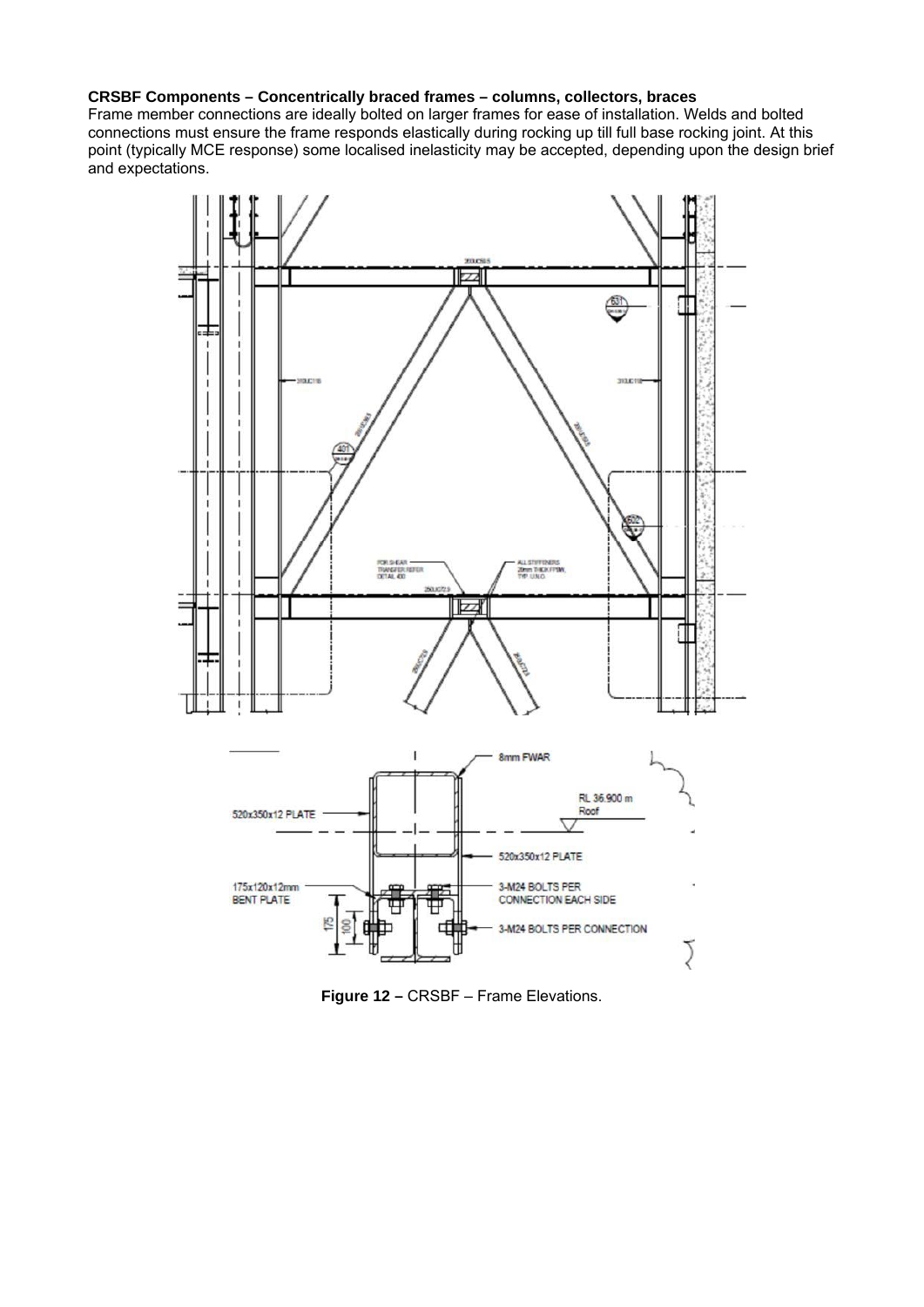# **6.0 - Lessons learnt**

There are many benefits of using CRSBFs, designed and detailed following the above guidelines and as outlined in more detail in SCNZ's "Design Guideline for Controlled Rocking Steel Braced frames" report 110; 2015. These include;

- The CRSBF is a reliable structural system with damage and ductility placed in replaceable parts and components.
- Elastically designed steel frame design to strength of base rocking joint. Elastic response of members improves reliability as positive stiffness of elastic frame
- The rocking base hinge reduces column tension and foundation demands limited to the strength of the turned down anchor bolts or the yield strength of the post tensioning anchor bars
- Stiff due to– targeting low drifts and peak displacements
- Initial uplift resistance can be reliably provided from friction connections or UFP plates
- Rocking should not be relied on alone to provide energy dissipation. Reliable energy dissipation should account for at least 40% of the base rocking hinge moment, provided by Ringfeder Springs or full height post tensioned anchors
- Load bearing rocking frames have very similar architectural and fitout detailing requirements to traditional ductile systems. Non load bearing systems require higher post tensioning forces and initial uplift resistance due to less self-weight in the system
- Low structural damage solutions can be achieved focused energy dissipation into replaceable Ushaped flexural plates, sliding friction connections and turned down" mild steel anchor plates
- High performance structural system for reasonable cost
- controlled rocking can avoid primary frame damage
- higher modes dominate member design forces for taller frames
- Column impact does not seem to cause major structural issues if the gravity load is small

# **Challenges for the use of the CRSBFs**

The challenge of early adoption is the extensive learning, research, testing and development that has occurred over the last ten years within Aurecon and at UoC and UoC. In implementing the technology it has create several unique challenges that once overcome will ultimately benefit the engineering and construction industry.

# **Architectural/planning and design**

- The CRSBF introduces complexity at ground level at the interface between rocking frames and cladding junctions of load bearing rocking frames. Lintels and mullions are needed to create voids around non load bearing systems.
- Façades and detailing for building drifts these tend to be the same or lower than traditional structures. The main difference is that at ground level, the column base plate may uplift meaning facades and curtain wall systems are best suspended from lintels or whalers to ensure these don't accidently prevent uplift or are damaged during SLS events.
- Planning CRSBF need to be located near the exterior of perimeter of buildings. This ensures not only are they best positioned to engage with floor systems, but at the rocking base, their hinge device can be easily inspected and repaired post event. It's important that selected locations for access, maintenance and post event repair
- CRSBF should be located to have the least effect on architectural planning and spatial use. Ideally the frames have suitable aspect ratio (H/W), connection and are built either exposed on the perimeter of a building or within atrium/cladding lines. A roof level consideration of movement means care is needed around cladding, waterproofing, durability considerations, to ensure that frame movement doesn't damage these features during low level events
- Planning for installation of ringfeder springs Ringfeder springs are typically located within the web/flange recess of main structural columns of the CRSBFs. These are then seated on thick baseplates and stressed down vertically to foundation systems. It's important to allow adequate space for these plates, springs and endplates. These items can occupy significant space and may even require increasing column section sizes to enable installation.
- Detailing for movement it's important to understand the expected movements and brief design partners such as architects and builders so that they understand any limitations of what they can and can't fix to the CRSBFs.
- Major design challenges may include:
	- o Frame connection detailing
	- o Frame connections to diaphragms
	- o Mitigating higher mode effects for taller frames
- Services considerations connections, joints, fixing to CRSBF need to consider expected and relevant movement. As above these are significantly smaller than seismically isolated buildings and are comparable or less than traditional buildings.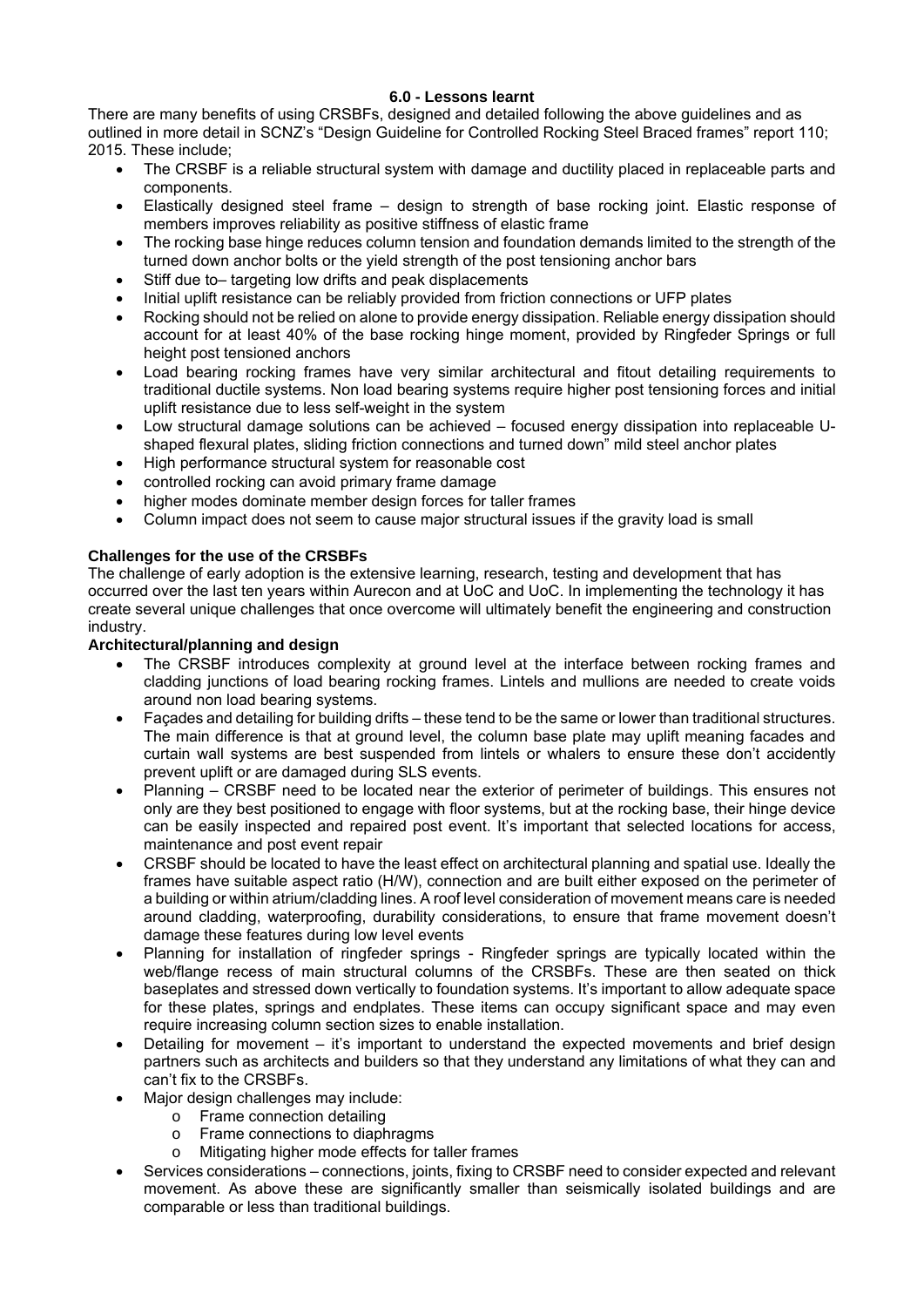Fire – performance and installation of fire collars needed around non load bearing columns of CRSBF may require seating plates and intumescent paint.

# **Construction/fabrication**

- Structural steel detailing/Weld detailing due to the expected rotation, welded joints need to enable articulation. CRSBF typically have bolted and welded joints. Care is needed in the design and detailing of the main columns in particular the detailing of slotted connections that enable uplift without requiring significant heavy FPBW to columns as reinforcing or armoring. Any column splices must achieve 100% bearing without slippage as this will affect the rocking frame behaviour. In addition care is needed to ensure the baseplates, endplates and shear transfer mechanisms all have sufficient capacity to reduce high forces developed during rocking. Where possible consider appropriate welds for the function needed and try to reduce costs by reducing volume of any full penetration welding.
- Post tensioning cables installation these need to be located within full height ducts, couplers and space for their installation, tensioning and potential future re-tensioning. Safety considerations of bonded vs unbonded tendons should be made for those who may be involved in the buildings future post event recovery or demolition.
- Installation of post tensioning systems Depending upon the selected Ringfeder size, for installation of the springs and adding pretension (compression) the fabricator/installation will need substantial hydraulic enerpac equipment or a welded gusset plates and stiffeners for a direct push hydraulic jack. Depending on the selected springs, to provide 50% preload, these may require up to 150-200tonnes pressure.
- Durability detailing If Ringfeder springs are used these must be housed in a durable non porous boot to house the low friction grease
- Cost/complexity of CRSBF fabrication coupled with supply and installation post tensioning and Ringfeder springs are comparable to seismic isolators. However a CRSBF does not require a subbasement or significant cantilever columns and isolation plane to function.
- Post event access, checking/repair it's essential that the frames and the parts and components that may be damaged be located in places of easy access. This is critical to reduce the cost of loss of operation and repair necessary to inspect CRSBF following a design level or larger earthquake.

# **Research to date**

# **7.0 Future research needed**

Professor MJN Priestley stated in his 1978 paper "one of the key benefits of structures allowed to rock on their foundation is that the forces are somewhat limited to the force at rocking. In addition structural damage can be reduced or limited by designing the bracing frames to remain elastic during rocking response". This philosophy still underpins the basis of CRSBF design.

As summarized by SCNZ's CRSBF Design Guideline there is a significant body of research into rocking structures. The work has been ongoing by several leading researchers since the late 1970's and there is clearly still more to learn and understand.

Recent research has focused on floor system interaction, benefits of nonlinear braces, and benefits of additional rocking hinges.

# **Future Research focus areas**

In the authors opinion more work is will benefit design engineers in considering the following areas in more detail;

- The effect of foundation instability on CRSBFs
- Cost effective methods of reducing floor acceleration in parallel with CRSBFs
- Benefits of additional energy dissipation in the design of CRSBFs
- Cost affective CRSBF connection design
- Reliable base shear transfer mechanisms
- How to harness CRSBFs to improve the performance of non-structural systems facades, contents, ceilings?
- Influence of slab OOP affects and how to design these connections for enhanced reliability
- Using CRSBF systems in dual or orthogonal bracing direction